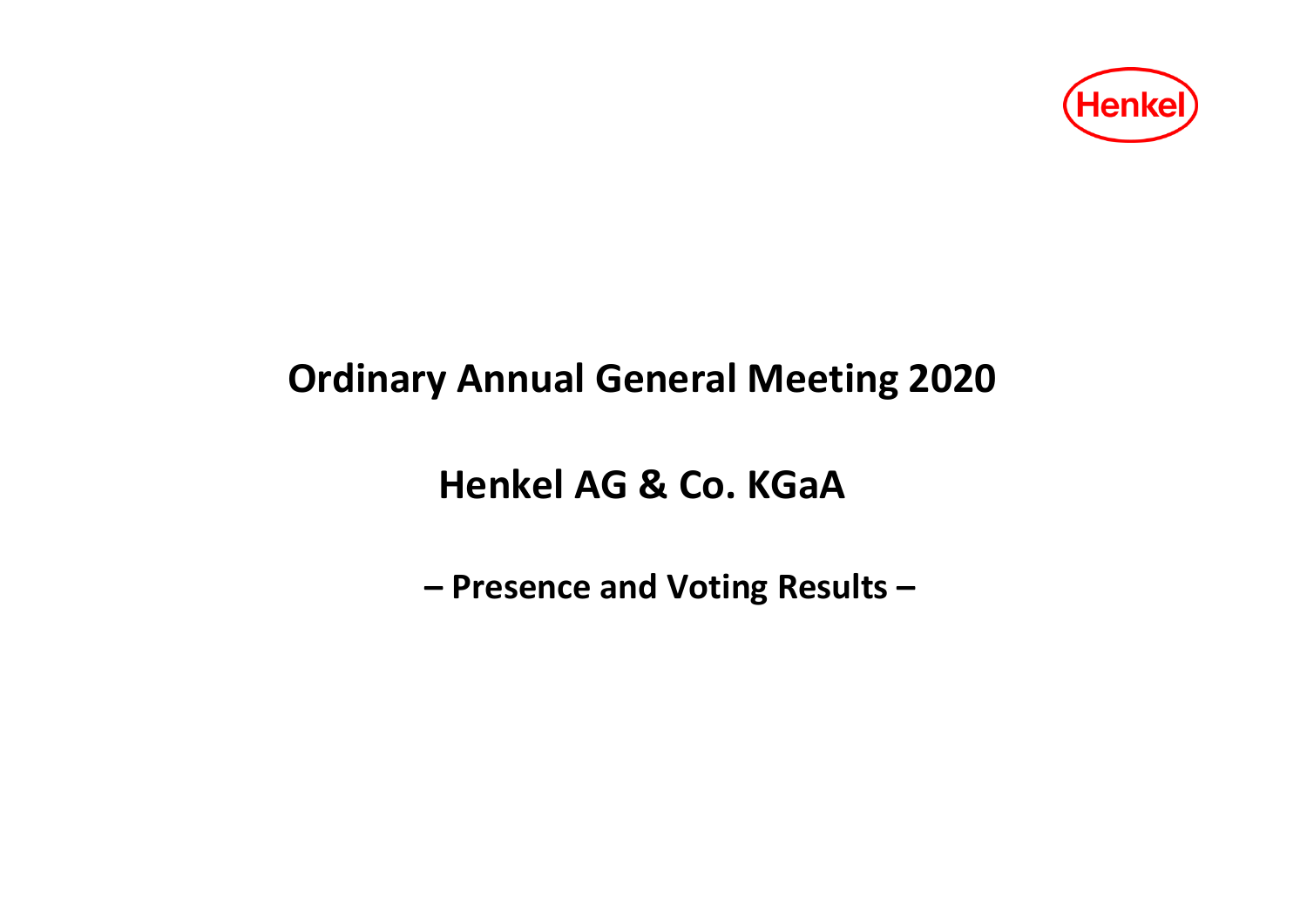#### **Presence**

| <b>Registered Capital Stock</b>                  |                         | 437,958,750 Euro (= 100%)                         |  |  |  |  |
|--------------------------------------------------|-------------------------|---------------------------------------------------|--|--|--|--|
|                                                  | out of which are        |                                                   |  |  |  |  |
|                                                  | <b>Ordinary shares</b>  | 259,795,875 Euro (= 59.32%)                       |  |  |  |  |
|                                                  | <b>Preferred shares</b> | 178,162,875 Euro (= 40.68%)                       |  |  |  |  |
| <b>Number of shares issued</b>                   |                         | 437,958,750                                       |  |  |  |  |
|                                                  | out of which are        |                                                   |  |  |  |  |
|                                                  | <b>Ordinary shares</b>  | 259,795,875                                       |  |  |  |  |
|                                                  | <b>Preferred shares</b> | 178, 162, 875                                     |  |  |  |  |
| <b>Number of shares present</b>                  |                         | 244,959,263 (= 55.93% of the total capital stock) |  |  |  |  |
|                                                  | out of which are        |                                                   |  |  |  |  |
|                                                  | <b>Ordinary shares</b>  | 233,136,477 (= 89.74% of ordinary shares issued)  |  |  |  |  |
|                                                  | <b>Preferred shares</b> | 11,822,786 (= 6.64% of preferred shares issued)   |  |  |  |  |
| <b>Number of postal voting (Ordinary shares)</b> |                         | 32,554 (= 0.01 of ordinary shares issued)         |  |  |  |  |
| Number of shares represented in total            |                         | 244,991,817 (= 55.94% of the total capital stock) |  |  |  |  |
|                                                  | out of which are        |                                                   |  |  |  |  |
|                                                  | <b>Ordinary shares</b>  | 233,169,031 (= 89.75% of ordinary shares issued)  |  |  |  |  |
|                                                  | <b>Preferred shares</b> | 11,822,786 (= 6.64% of preferred shares issued)   |  |  |  |  |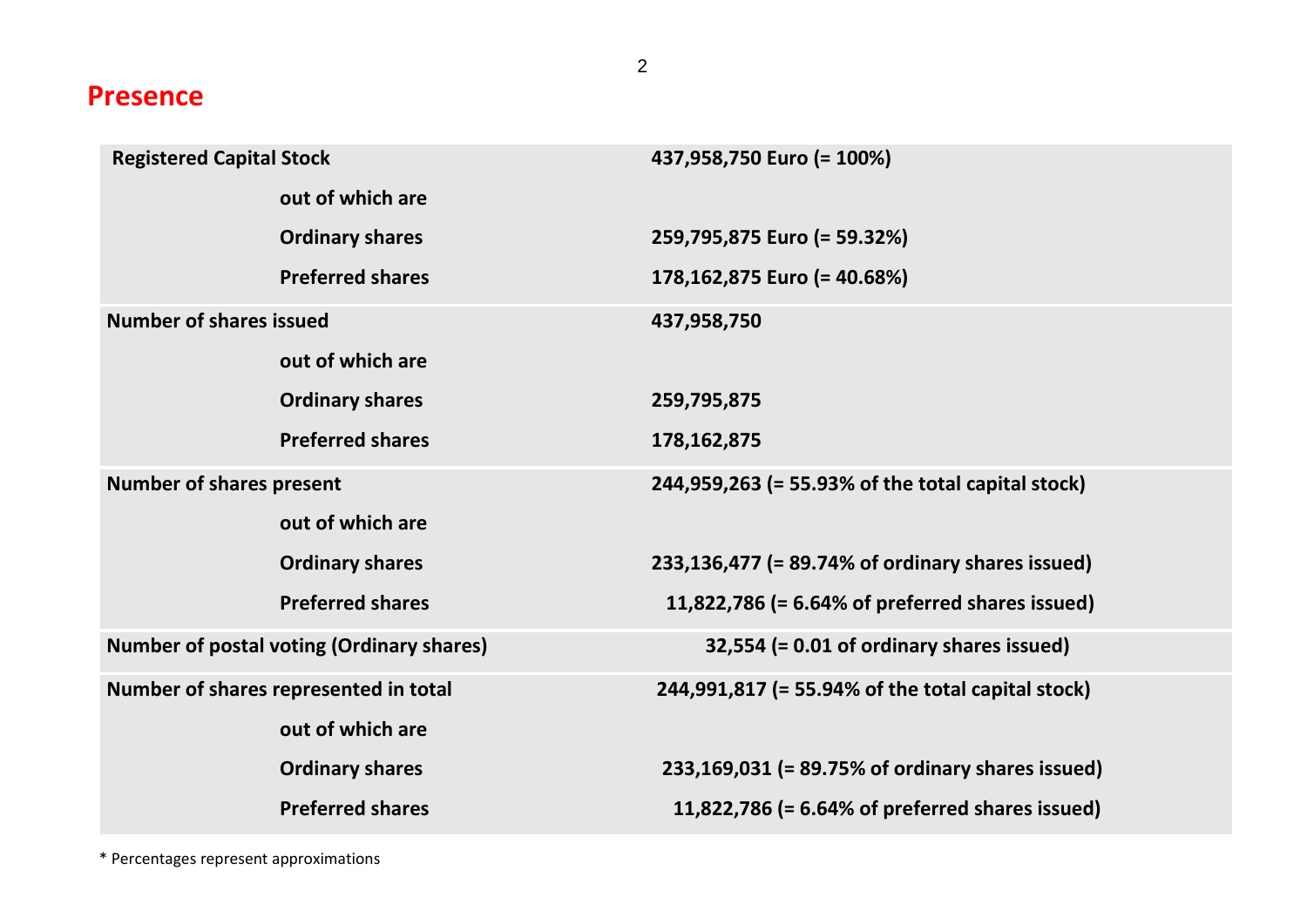# **Voting Results Items 1 - 6**

**(Only ordinary shares carry voting rights, including postal voting)**

|                                                                                                     | <b>Valid votes cast</b><br>$=$ number of<br>shares | Share of total<br>registered<br>capital stock | <b>Share of regis-</b><br>tered capital<br>stock related to<br>ordinary shares | <b>Yes Votes</b><br>(% of valid<br>votes) | <b>No Votes</b><br>(% of valid<br>votes) | <b>Abstentions</b> | Proposal                   |
|-----------------------------------------------------------------------------------------------------|----------------------------------------------------|-----------------------------------------------|--------------------------------------------------------------------------------|-------------------------------------------|------------------------------------------|--------------------|----------------------------|
| Item 1:<br><b>Approval of annual financial</b><br>statements                                        | 232,436,017                                        | 53.07%                                        | 89.47%                                                                         | 232,378,542<br>99.98%                     | 57,475<br>0.02%                          | 733,014            | $\boldsymbol{\mathscr{C}}$ |
| Item 2:<br><b>Appropriation of profit</b>                                                           | 233,110,487                                        | 53.23%                                        | 89.73%                                                                         | 233,110,159<br>99.99%                     | 328<br>0.01%                             | 58,544             | $\boldsymbol{\mathcal{U}}$ |
| Item 3:<br><b>Approval and ratification of</b><br>the actions of the Person-<br>ally Liable Partner | 228,771,525                                        | 52.24%                                        | 88.06%                                                                         | 228,629,161<br>99.94%                     | 142,364<br>0.06%                         | 1,373,585          | $\boldsymbol{\mathscr{C}}$ |
| Item 4:<br><b>Approval and ratification of</b><br>the actions of the Supervi-<br>sory Board         | 226,939,276                                        | 51.82%                                        | 87.35%                                                                         | 226,284,199<br>99.71%                     | 655,077<br>0.29%                         | 1,050,989          | $\boldsymbol{\mathcal{U}}$ |
| Item 5:<br><b>Approval and ratification of</b><br>the actions of the Share-<br>holders' Committee   | 215,635,728                                        | 49.24%                                        | 83.00%                                                                         | 215,138,527<br>99.77%                     | 497,201<br>0.23%                         | 1,051,011          | $\boldsymbol{\mathcal{U}}$ |
| Item 6:<br><b>Appointment of auditors for</b><br>fiscal 2020                                        | 233,101,432                                        | 53.22%                                        | 89.72%                                                                         | 232,991,889<br>99.95%                     | 109,543<br>0.05%                         | 67,599             | $\boldsymbol{\mathcal{U}}$ |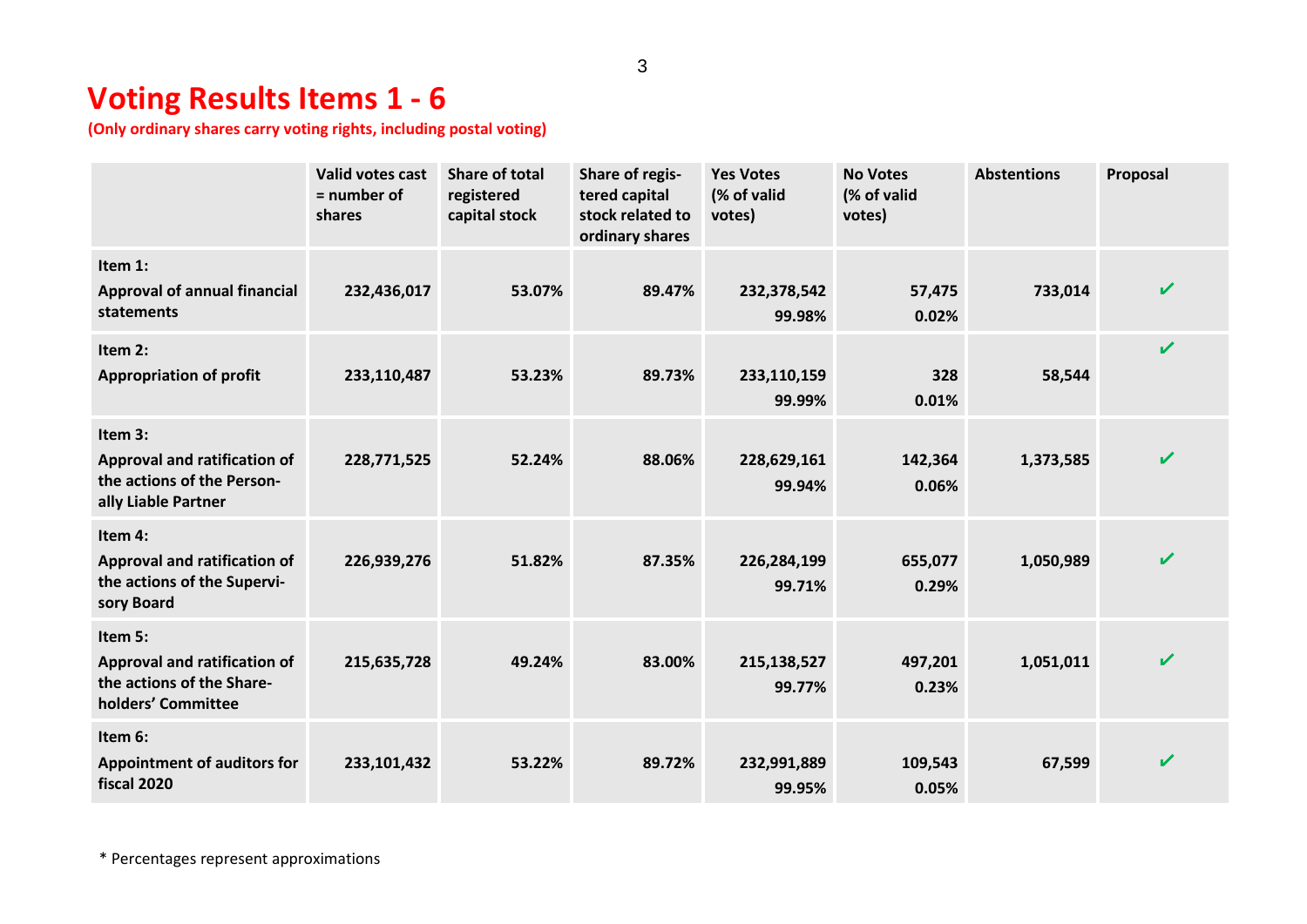# **Voting Results Item 7**

**(Only ordinary shares carry voting rights, including postal voting)**

|                                                   | <b>Valid votes cast</b><br>$=$ number of<br>shares | <b>Share of total</b><br>registered<br>capital stock | Share of regis-<br>tered capital<br>stock related to<br>ordinary shares | <b>Yes Votes</b><br>(% of valid<br>votes) | <b>No Votes</b><br>(% of valid<br>votes) | <b>Abstentions</b> | Proposal                   |
|---------------------------------------------------|----------------------------------------------------|------------------------------------------------------|-------------------------------------------------------------------------|-------------------------------------------|------------------------------------------|--------------------|----------------------------|
| Item 7: Elections to the Supervisory Board        |                                                    |                                                      |                                                                         |                                           |                                          |                    |                            |
| a) Dr. Simone Bagel-Trah                          | 230,482,117                                        | 52.63%                                               | 88.72%                                                                  | 207,269,322<br>89.93%                     | 23,212,795<br>10.07%                     | 2,686,914          | $\mathbf{v}$               |
| b) Lutz Bunnenberg                                | 230,699,762                                        | 52.68%                                               | 88.80%                                                                  | 213,451,160<br>92.52%                     | 17,248,602<br>7.48%                      | 2,469,269          | $\mathbf{v}$               |
| c) Benedikt-Richard<br><b>Freiherr von Herman</b> | 231,284,823                                        | 52.81%                                               | 89.03%                                                                  | 214,446,098<br>92.73%                     | 16,818,725<br>7.27%                      | 1,884,208          | $\boldsymbol{\mathscr{C}}$ |
| d) Timotheus Höttges                              | 232,089,332                                        | 52.99%                                               | 89.34%                                                                  | 221,062,527<br>95.25%                     | 11,026,805<br>4.75%                      | 1,079,699          | $\boldsymbol{\nu}$         |
| e) Prof. Dr. Michael<br><b>Kaschke</b>            | 229,855,379                                        | 52.48%                                               | 88.48%                                                                  | 217,490,902<br>94.62%                     | 12,364,477<br>5.38%                      | 3,313,652          | $\boldsymbol{\nu}$         |
| <b>Barbara Kux</b><br>f)                          | 233,005,245                                        | 53.20%                                               | 89.69%                                                                  | 232,737,549<br>99.89%                     | 267,696<br>0.11%                         | 163,786            | $\mathbf{v}$               |
| g) Simone Menne                                   | 229,466,621                                        | 52.39%                                               | 88.33%                                                                  | 215,659,020<br>93.98%                     | 13,807,601<br>6.02%                      | 3,702,410          | $\mathbf{v}$               |
| h) Philipp Scholz                                 | 229,892,159                                        | 52.49%                                               | 88.49%                                                                  | 213,656,634<br>92.94%                     | 16,235,525<br>7.06%                      | 3,276,872          | ✓                          |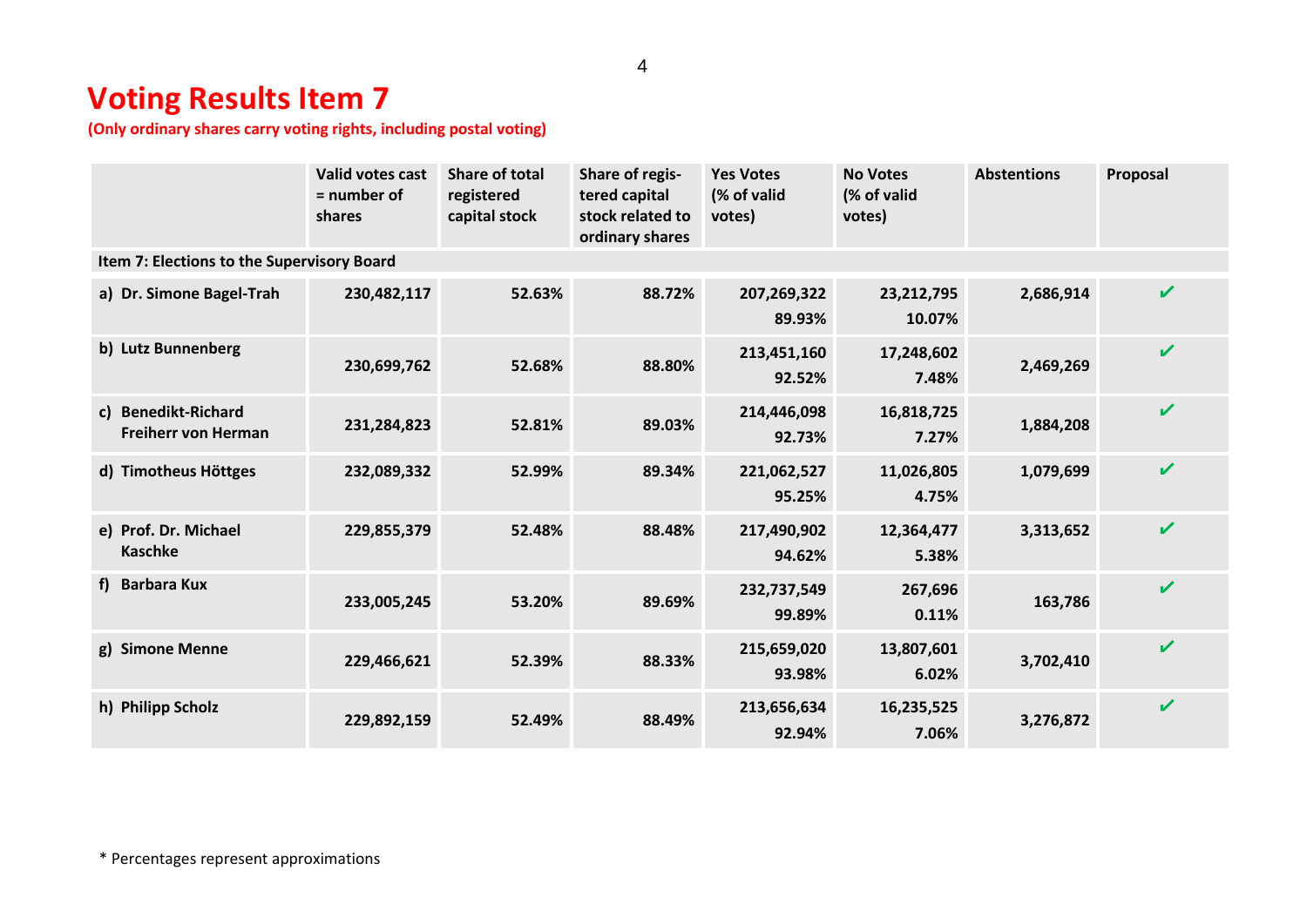# **Voting Results Item 8**

**(Only ordinary shares carry voting rights, including postal voting)**

|                                                  | Valid votes cast<br>$=$ number of<br>shares | <b>Share of total</b><br>registered<br>capital stock | Share of regis-<br>tered capital<br>stock related to<br>ordinary shares | <b>Yes Votes</b><br>(% of valid<br>votes) | <b>No Votes</b><br>(% of valid<br>votes) | <b>Abstentions</b> | Proposal     |  |  |
|--------------------------------------------------|---------------------------------------------|------------------------------------------------------|-------------------------------------------------------------------------|-------------------------------------------|------------------------------------------|--------------------|--------------|--|--|
| Item 8: Elections to the Shareholders' Committee |                                             |                                                      |                                                                         |                                           |                                          |                    |              |  |  |
| a) Prof. Dr. Paul Achleitner                     | 229,083,660                                 | 52.31%                                               | 88.18%                                                                  | 215,220,644<br>93,95%                     | 13,863,016<br>6.05%                      | 4,085,371          | $\mathbf{v}$ |  |  |
| b) Dr. Simone Bagel-Trah                         | 229,273,316                                 | 52.35%                                               | 88.25%                                                                  | 204,439,618<br>89.17%                     | 24,833,698<br>10.83%                     | 3,895,715          | $\mathbf{v}$ |  |  |
| c) Alexander Birken                              | 229,449,585                                 | 52.39%                                               | 88.32%                                                                  | 215,089,242<br>93.74%                     | 14,360,343<br>6.26%                      | 3,719,446          | ✓            |  |  |
| d) Johann-Christoph Frey                         | 229,378,542                                 | 52.37%                                               | 88.29%                                                                  | 206,521,333<br>90.04%                     | 22,857,209<br>9.96%                      | 3,790,489          | ✓            |  |  |
| e) Dr. Christoph Henkel                          | 230,343,649                                 | 52.59%                                               | 88.66%                                                                  | 214,626,861<br>93.18%                     | 15,716,788<br>6.82%                      | 2,825,382          | ✓            |  |  |
| f) Dr. Christoph Kneip                           | 229,776,425                                 | 52.47%                                               | 88.44%                                                                  | 213,315,368<br>92.84%                     | 16,461,057<br>7.16%                      | 3,392,606          | ✓            |  |  |
| g) Prof. Dr. Ulrich Lehner                       | 229,720,222                                 | 52.47%                                               | 88.45%                                                                  | 217,481,397<br>94.63%                     | 12,308,825<br>5.36%                      | 3,378,809          | ✓            |  |  |
| Dr.-Ing. Norbert Reithofer<br>h)                 | 232,994,501                                 | 53.20%                                               | 89.68%                                                                  | 232,677,035<br>99.86%                     | 317,466<br>0.14%                         | 174,530            | ✓            |  |  |
| <b>Konstantin von Unger</b><br>i)                | 229,620,115                                 | 52.43%                                               | 88.38%                                                                  | 209,450,451<br>91.22%                     | 20,169,664<br>8.78%                      | 3,548,916          | ✔            |  |  |
| Jean-François van Boxmeer<br>i)                  | 232,256,112                                 | 53.03%                                               | 89.40%                                                                  | 225,541,501<br>97,11%                     | 6,714,611<br>2.89%                       | 912,919            | ✔            |  |  |